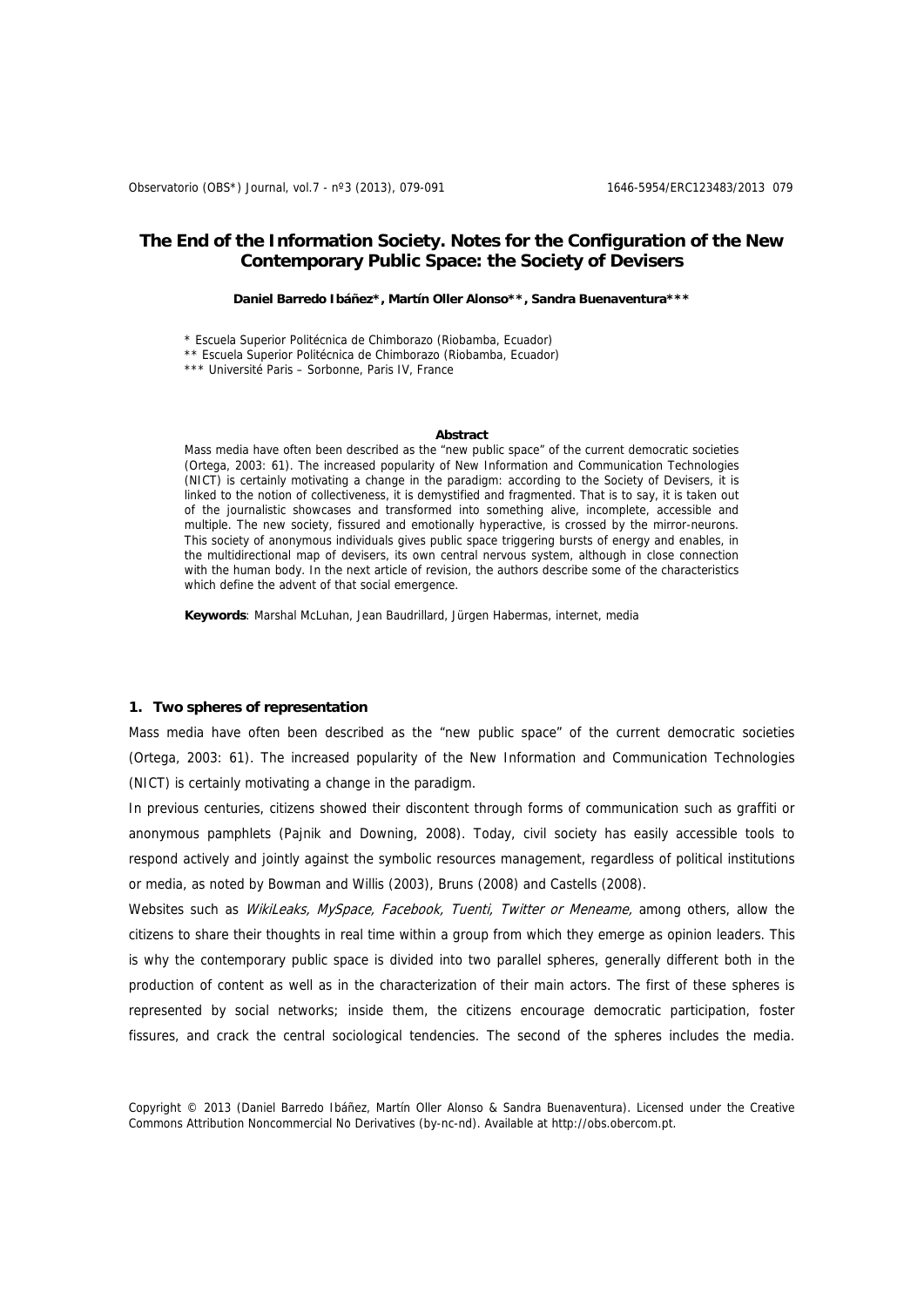Those central sociological tendencies are channeled through them in an attempt to organize the citizen's life.

The high participation recorded within social networks and the steady fall of the media audience (Cassidy, 2007; Infotendencias Group, 2012) suggest the existence of a wider democratic interpretation: the represented are reconfiguring the representative scene, they are transcending it.

The professional work of the journalist is often extolled by inserting him into the demagoguery of cultural authority (Schudson and Anderson, 2009); his ability to generate thought (Casals, 2006: 61), or his enablement of new attitudes that facilitate the progress of the whole society (Casero Ripollés, 2009). These are some versions that enshrine the public role of the journalist, that mystify it from a perspective that somewhat distorts the normal operation of newsrooms. The commoditization of information, the acceptance of central tendencies to naturalize hegemonic discourse (Costa, 2008: 53; Boczkowski, 2010), socially demystifies and demythologizes the journalist. Thus, the citizen who, in a display of democratic participation, becomes the creator and middleman of ideas. If citizen journalism misses the so-called demagoguery of rigor and objectivity, the values surrounding the authenticity of the information are reinforced instead. The issuer, a reporter proclaimed, configures contents that may be defined according to all or to most of the following attributes<sup>[1](#page-1-0)</sup>: 1) they are free (information is *decommodified*); 2) they are spontaneous (information is not enshrined, is not routinized); 3) they are close (the receiver shares a common affective code with the issuer); 4) they are direct (gatekeeping is partially annulled); 5) they are timeless (they are not necessarily linked to the notion of today); 6) they are flexible (regarding format: videos, audios, messages, etc., are allowed); 7) they are interactive (they usually rig bi-directionality or even multiple directionality). Even if it has some advantages, the new participatory movement has been criticized because media contributions are still more credible (Flanagin and Metzger, 2000; Kiousis, 2001). According to Bauman, the Internet offers an illusion of democratic participation (in Deuze, 2007: 674 – 77), and there is an abundance of false information (Nozato, 2002), "infotainment" (Dahlgren, 1996), hidden publicity (Carrera, 2011), and in general there is less news and fewer informative approaches (O'Sullivan, 2012).

But the most interesting fact is the combination of both spheres: the integration of participatory journalism in the mainstream media (Bowman and Willis, [2](#page-1-1)003). That progressive integration<sup>2</sup> is delivering a new social concept, which we have defined as the *Society of Devisers*, because it synthesizes a wider activation through the intellectual contributions<sup>[3](#page-1-2)</sup>. In the Information Society the audiences were basically passives,

<sup>1&</sup>lt;br>We are resuming these conditions from a previous work (in Oller and Barredo, 2012: 57).

<span id="page-1-1"></span><span id="page-1-0"></span><sup>&</sup>lt;sup>2</sup> In a parallel work we have examined the informative construction of the five matches played between Real Madrid and Barcelona (2010 – 11). The 30% of the words of those relevant events in the most visited online newspaper in Spain, MARCA.com, were assigned to the collective interviews, a special cyber form where

<span id="page-1-2"></span>the users ask a special guest or journalist.<br><sup>3</sup> The internet users have been defined as *prosumers* (Ritzer and Jurgenson, 2010), or producers (Bruns, 2006, 2007). We have chosen a concept linked to a humanist notion.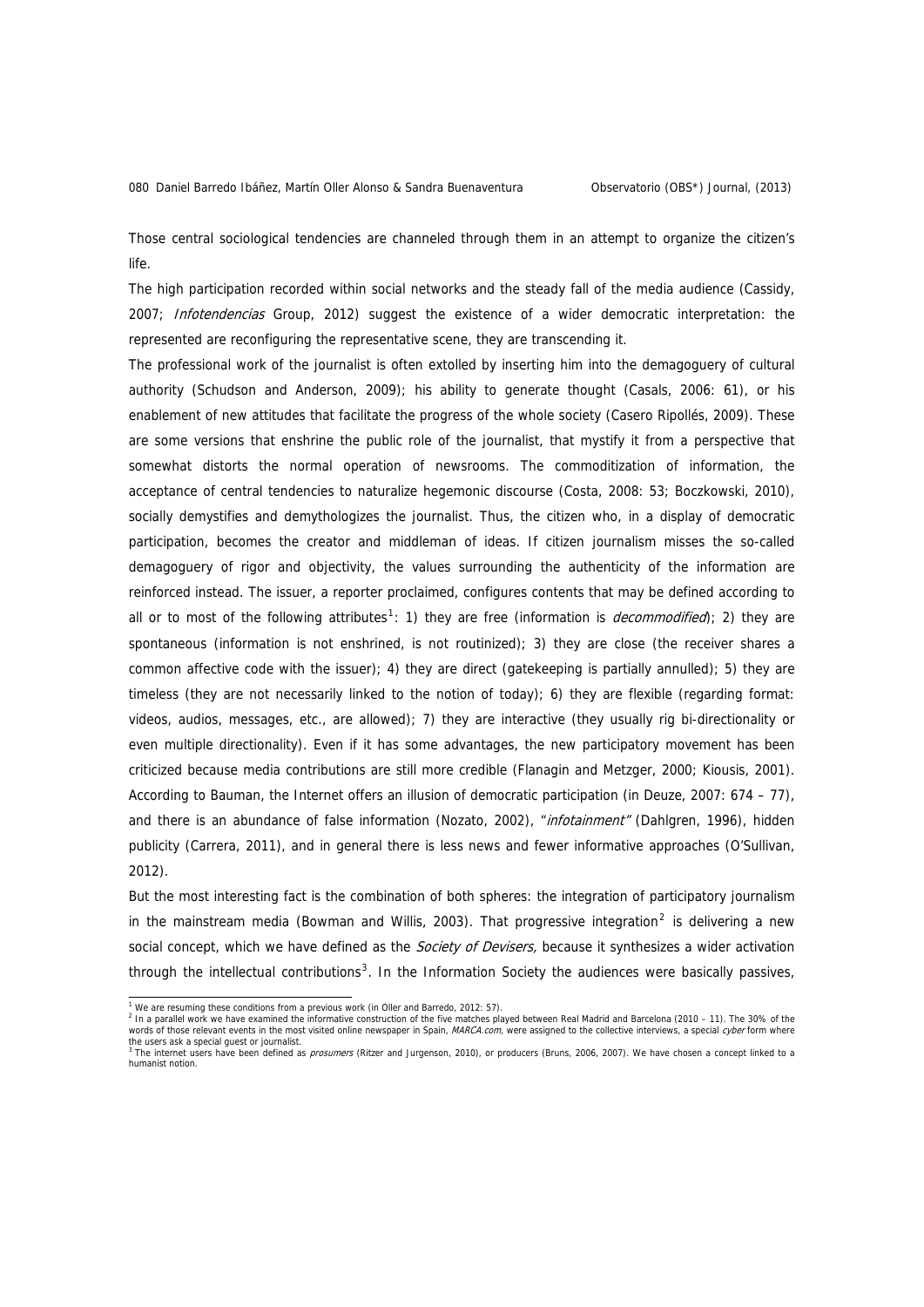because the information was served by certain channels of communication. In that new concept, citizen journalism transforms only by becoming a citizen: journalists as intermediaries, largely reduce their work as transmitters of information and they start to adopt the role of *gatewatchers* (instead of *gatekeepers*), according to Bruns (2003).

Public space, divided between the concrete (the city) and the abstract (networks), includes some institutions defined by their transparencies in which all information relating to their performances must be easily accessible: it encourages direct contact between the elected and their constituents. The so-called Information Society rhetorically builds channels and intermediaries, but basically reflects the arbitrary nature of the institutions, their partially eroded taboos (Barredo, 2011), and the supremacy of the organizational speech on concepts like objectivity or creativity (Deuze, 2005; Chomsky and Herman, 2009; Boczkoswki, 2010; Díaz Nosty, 2011). The virtual sphere sometimes offers more technical possibilities rather than public participation, as it has been tested in different previous works (Ruiz, Domingo, Micó et al., 2011; O'Sullivan, 2012). But the main change is the common attitude shared by the collectives based in the internet, towards a general social mobilization.

### **2. From hierarchies to liberation**

In the Society of Devisers, the rational (represented by business or professional hierarchies, pacts between the managers and the managed, etc.) yields the intuitive (information is collectively dispensed). The legitimacy, which is what underpins the symbolic prestige of the media, moves to the operation of the institutions: they are legitimate because they are transparent. But legitimacy also moves from media companies to issuers-devisers, acclaimed as opinion leaders not by the idealization that drives say the head of a medium, but by the impact of their ideas, their ability to penetrate the social discourse through multipliers or replication. They are devisers – and not informers - because the value of the information does not characterize their messages. Abstraction, projected through networks, prevents issuers from adopting a unique strategy or function.

In the manipulation of knowledge, the citizen's participation is not limited by his or her non-journalistic condition. On the contrary: in the Society of Devisers knowledge is linked to the notion of collectiveness, it is demystified and fragmented. That is to say, it is taken out of the journalistic showcases and transformed into something alive, incomplete, accessible, multiple. This is connected with the fragmented structure of the internet, as the information is sent in packets (Flanagin and Metzger, 2000; Aibar, 2008). That notion of manipulation also includes an intuitive offset: the visual becomes tangible. Images don´t have a symbolic accumulation, they are dissolved in a solution of continuity, they are "texturized". The current receiver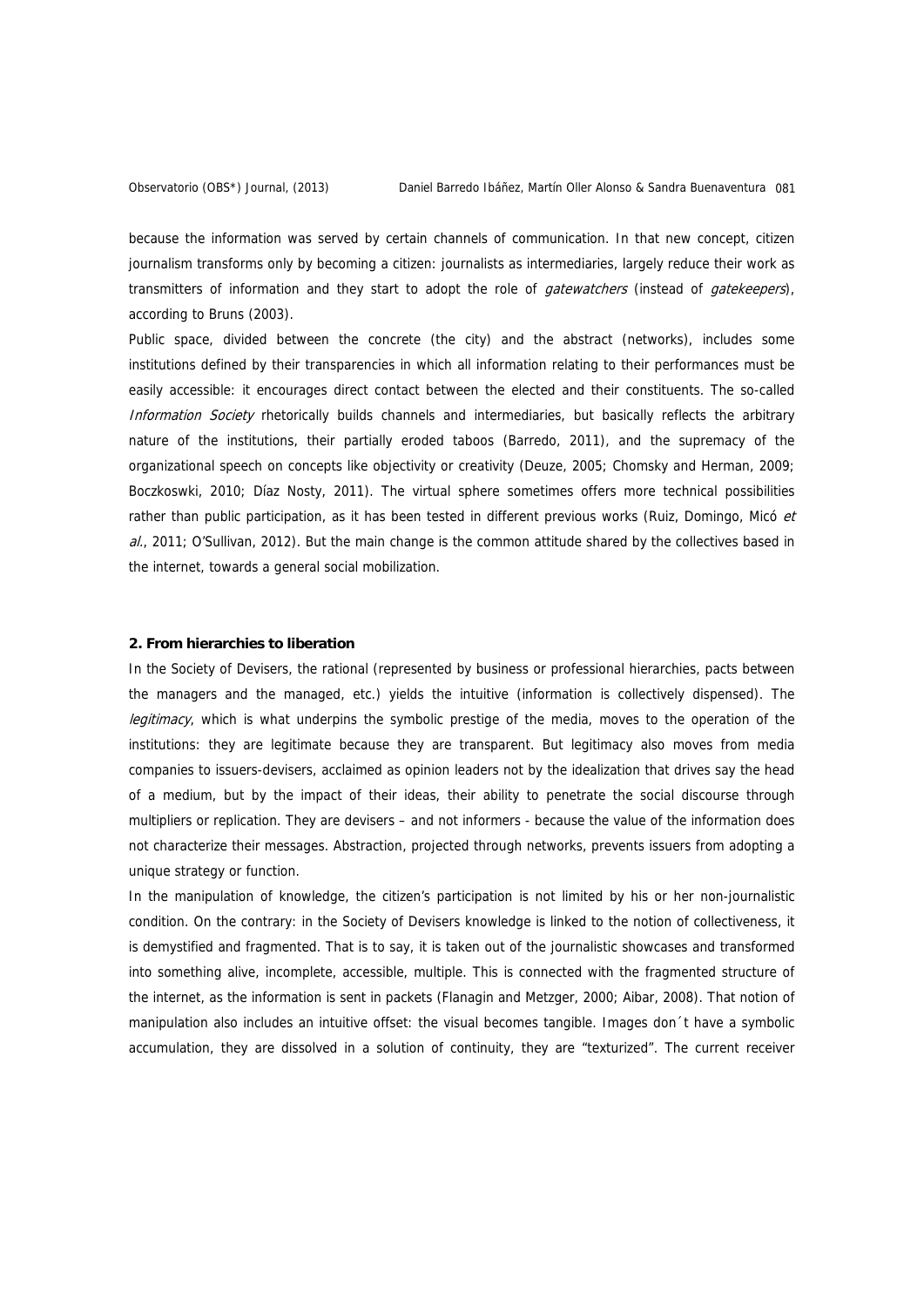"touches" the surfaces, he recognizes them, they are palpable, he decodes them according to their structural volumes. What matters ultimately is not to unravel a meaning, but to slip on a sense. If journalists in the Information Society resemble pearl farmers, every citizen in the Society of Devisers contributes to this.

One of the main problems of the emerging paradigm is the question of the authenticity; in the Information Society the authority was labeled by the copyright (Deuze, 2001) or both journalists and media were responsible for them, as Micó, Canavilhas, Masip and Ruiz (2008) suggested. However, in the Society of Devisers, authorship is seen as partially anonymous; the author is less important than his or her contribution. The lack of interest in the devisers tested in some forms of interaction in the internet (Masip, 2011; Masip, Ruiz y Micó, 2012) is balanced with a reinterpretation of the collective: a deeper fragmentation means a deeper connection around the core topics, as it has been already tested in certain studies (Bennett, Breunig and Givens, 2008; Bennett y Segerberg, 2011).

In the Information Society, the finiteness of paper or of the minute on-air determines the utilization of levels and hierarchies. In the Society of Devisers, the abundance originates liberation of the patterns, a suppression of the standards, an emancipation of the ways. Usually made with the famous 6Ws (Who, What, Where, When, Why and How), the journalist's rational message is shattered by an intuitive message which in general only uses one of the 6Ws, because the other messages – i.e. the ones from the other devisers– are distributed, applauded, criticized, but above all –and this is why it is innovative– manipulated. The sensory displacement towards the tactile relates to an instinctive positioning: the modern eye processes information by imitating the behavior of the finger. The messages, in this case, no longer have the metal framework of traditional journalism, because the main purpose of the deviser is not to persuade of this or that fact. It is not necessary, therefore, to convince, so there is no need for those discursive strategies to strengthen the credibility of the message - to make it professional or commercial- as for example the classical pattern of the 6Ws (Armentia, Caminos, Elexgaray et al., 2000).

The 6Ws replicate, in journalistic language, the systemic hierarchy. That linguistic pattern encompasses with an inevitable ideological pattern, a referential one. In the Society of Devisers, the referents already destroyed, just the opposite happens: intuition is stimulated. The use of rhetorical tactics (and the 6Ws are that) becomes useless, because devisers do not aim only to the brain but especially to the flesh: intuition is perceived through the tactile, of what is burning or cold, crumpled or flat. The new concept of writing includes a more sensitive implementation of images, sounds or hypertext (O'Sullivan, 2005), to reinforce the textures of the information.

Bruns (2006) has explained the displacement of the hierarchies towards a *heterarchical* structure. Paradoxically, the spatial abundance of the social networks does not produce unlimited messages; in a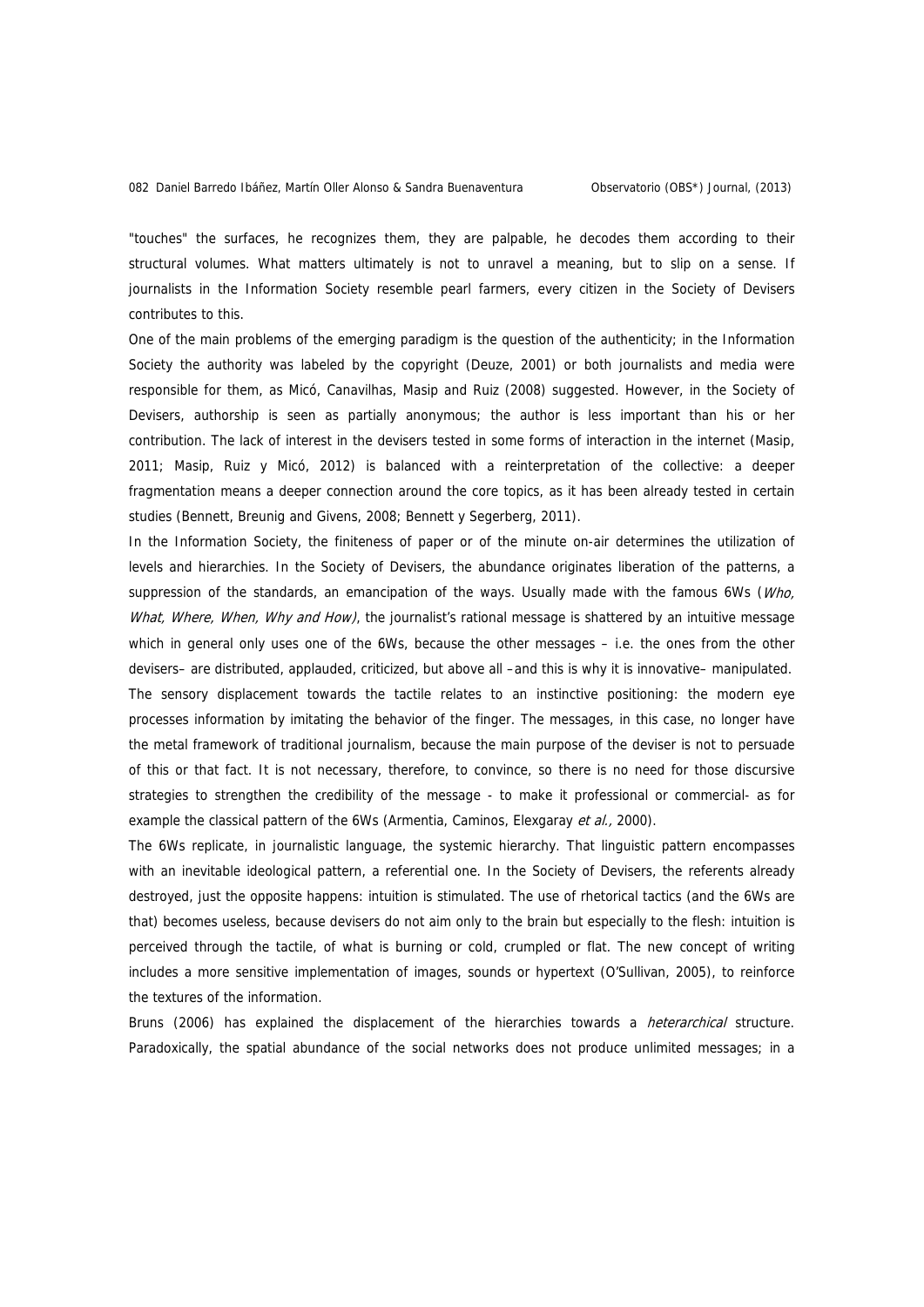show of urbanism, the devisers avoid making long comments and make use of the synthesizing function, perhaps because that is the way of proving the horizontality of the communication. They have to compress the essence of their thoughts in a few words, something which can be notably told apart from the usual classism in the media of the Information Society. It is not possible to talk about democracy when an orator speaks for half an hour, and another orator only speaks for half a minute in the same auditorium. The possibility of spreading his or her ideas and turning into a broadcasting station mobilizes the citizen, transforms him or her into a *participant*.

Over time, the media has moved from manager to owner of the symbolic space; with the news blackout of its editorial offices, which are the highways on which the knowledge of the Information Society drives, the only possible way of dissent is the street, that is, the pre-technological tool. In the Society of Devisers, the public space is divided into two poles apart defined as a *concrete space* –delimited by the city– and an abstract space –bounded by the social networks. It is in the abstract space where the neo-demonstrations occur; as a limited space, the street can only accommodate a certain number of people. In the social networks, however, any demand can be instantly supported by millions of individuals.

#### **2.1 Neuronal activation**

The new society, fissured and emotionally hyperactive, is crossed by the mirror-neurons. This society of anonymous individuals, gives public space triggering bursts and enables, in the multidirectional map of devisers, and own central nervous system, although in close connection with our body.

A mirror is an in-between: it positions us on the outside, it expels us from ourselves; the mirror is a displacing identity and a movable object. The mirror is a displacing agent when it attends outer space; it is equally an atomizing agent that runs on the ego's inside: the mirror as revitalization. The Society of Devisers crosses areas of interaction with the field of neuroscience, particularly with mirror neurons science (Rizzolatti et al., 1996). In summary, the mirror neurons circuits, located in the frontal-temporal-parietal region, are activated when we observe the actions of others. The mirror-neuron system is a system of observation-execution and plays an important role in the understanding of the others' actions and, what is more important, due to the mirror-neurons there is no need for intermediaries. The *Society of Devisers* as a mirror-neurons circuit that observe and perform outside any foray of hegemonic elements not only depersonalize and flattens the *Information Society*, but devisers take possession of the public sphere with organic, metabolic and synaptic instruments. If the edge of the world is determined by the limits of language, as Wittgenstein states (2005), to Deviser Subjects, the limit of participation in the public sphere is the limit of the mirror-neurons. What is interesting here is that mirror-neurons are associative neurons, of social interaction: they specialize in the actions and link the sender and the receiver. Being the empathy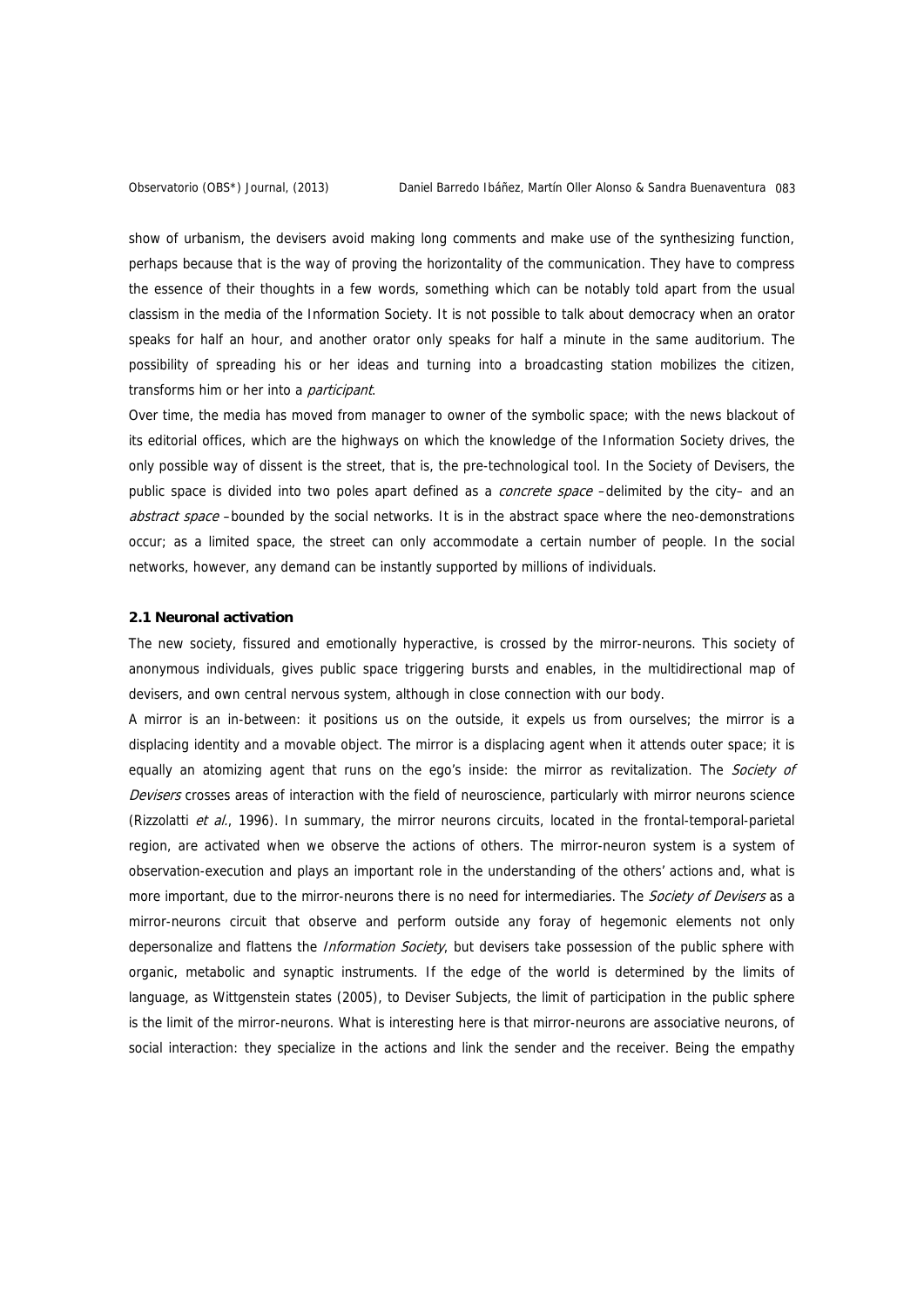neurons, the emotional burden becomes unlimited-becoming, and the cleft takes its full potential. Ultimately through, the emotional and ontological cracks, mirror-neurons are activated, exciting the space of anonymous citizens and making them hyperactive communicators and linkers.

The mirror-neuron is then activated when we take a given object or execute an action or when we see another person taking or executing the same action. When an individual acts our mirror-neuron circuit activates, creating an image in our brain: we get involved some way in the action involuntarily. We make ourselves a representation of the action that we see in our motor system. The brain represents the actions of others in its own motor system when one observes the actions. In the Society of Devisers, the mirrorneuron process is simultaneous, multidirectional, complex and in a radiant chain. Through mirror-neurons we understand the actions of others. And what belongs to others becomes within us, we integrate it. We semanticize the action of the other. How do we semanticize the action of the other in the Society of Devisers? The mirror-neuron allows us to understand the meaning of the action, the emotional burden and the intention. When the motor system is activated, one semanticizes the observed action. Understanding and imitating the action of the other (we imitate to reproduce or to learn) are functions of mirror-neurons. The Deviser Subject squeezes the full potential of these empathic circuits, because they are necessary and stimulating for the expansiveness of their shared and shareable languages and emotions. Nevertheless the expansive functions of mirror-neurons may slow-down or crash through the mechanism of anti-mirrorneurons (Mukamel et al., 2010), that in this neurobiological perspective engages with the Information Society, and its absence of cracks. Here is an antagonism to the empathic and generating irradiation of simultaneities of the mirror-neurons circuit. The anti – mirror – neurons may operate at two levels:

1 – Deactivation of the mirror – neurons. When we see the actions of the others the actions are observed, but there is a deactivation: there is no imitation.

2 – If the brain represents the actions of the others in its own motor system, how can we know who has done the action? The system of anti-mirror-neurons might clear this question.

In the *Information Society* there cannot be an activation of the mirror-neurons because the audiences do not feel represented by the representatives<sup>[4](#page-5-0)</sup>. Then there has to be an activation of the anti-mirror properties, those that promote inhibition and restraint, share, in the areas of the *Information Society*, inactivating properties of emotion, empathy, imitation, learning, understanding and, ultimately, properties of collectivization. The most massive activation of anti-mirror-neurons, in the case of the *Information* Society, not only reduces the emotional bonds between senders and receivers, but becomes an incommunicability device.

<span id="page-5-0"></span><sup>&</sup>lt;sup>4</sup> There is a lack of credibility shared by media organizations according to an enormous bibliography as for example in Bardoel and Deuze (2001); Deuze and<br>Yeshua (2001); Bruns (2003, 2008); De Pablos and Mateos (2004); T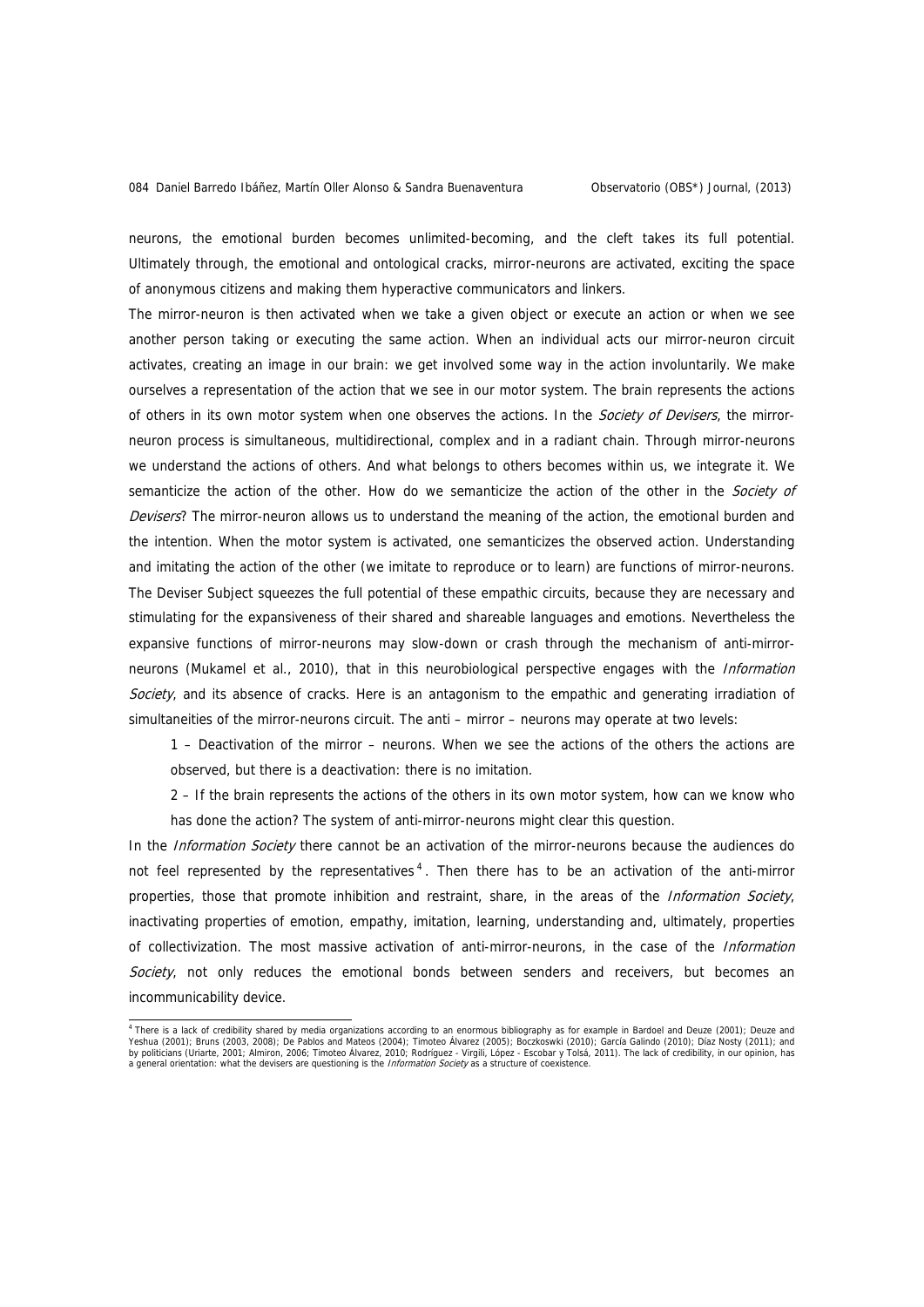#### **3. Conclusion**

In the Society of Devisers, the sources are being multiplied infinitely, there is no longer the media set to which the receiver should approach to understand coexistence. The new, symbolic space includes a dramatic increase of hidden marketing tactics, but it is also the emergence of a form of collective intelligence (Timoteo Álvarez, 2005), leading to a deeper fragmentation, paradoxically, to a deeper connection between the users or devisers, as we have already quoted according to the empirical results of Bennett, Breunig and Givens (2008) and Bennett and Segerberg (2011). The Society of Devisers is related to Flychy's "society of connected individualism" (in García Galindo, 2009: 9), or the evolution of concepts like the "absolute freedom" defended by the existentialism (Singer and Ashman, 2009: 7 – 11). It is also a new phase in the evolutionary scheme of capitalism, according to Mattelart and Tremblay (García Galindo, 2009: 10).

Nowadays, we find that the NICT represents the citizen's option, the critical or thoughtful sphere. This option is differentiated by the possibility of direct democracy and it tends to stimulate the participation of social minorities (Frankenberg, 2007:22), while the mainstream media is still the frame of symbolic representativeness that organizes the social perceptions of the majority of the population. Due to the tension between both spheres, a peer-to-peer relationship is created where a *supercommunication* appears, exceeding the boundaries of the simple, linear feedback. In this sense, we can metaphorically talk about the *informative whirlwind*, where all the pieces of information are intertwined within a space which is limited by a symbiotic relationship and which finally merges into a precise point of space and time. This point is evolving; it is always in constant motion. Perhaps dynamism is the only characteristic vector of this period. The human race is leaving the stage of the Information Society, and we are moving forward to the Society of Devisers, a more intuitive informative positioning. The end of the first phase will coincide with rapid technological development, which, at the same time, will include a new identity development.

# **BIBLIOGRAPHY**

AIBAR, E. (2008). Las culturas de Internet: la configuración sociotécnica de la red de redes. Revista Iberoamericana de Ciencia, Tecnología y Sociedad, 4(11). Checked 28/10/2012 de: [http://www.scielo.org.ar/scielo.php?script=sci\\_arttext&pid=S1850-00132008000200002.](http://www.scielo.org.ar/scielo.php?script=sci_arttext&pid=S1850-00132008000200002)

ALMIRON ROIG, N. (2006). Los valores del periodismo en la convergencia digital: civic journalism y quinto poder. Revista Latina de Comunicación Social, 61. Checked 04/11/2012 de: <http://www.ull.es/publicaciones/latina/200609Almiron.htm>.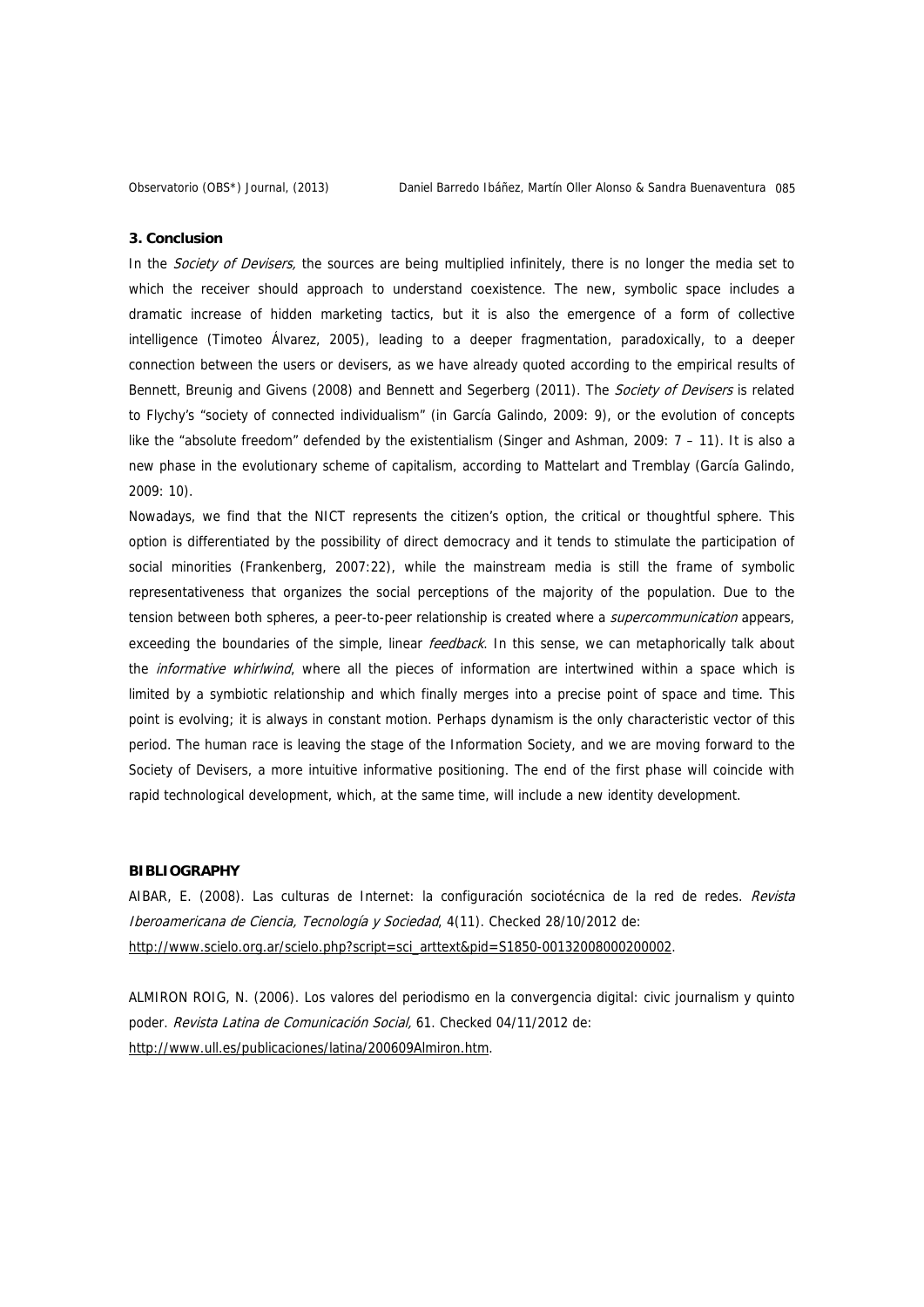086 Daniel Barredo Ibáñez, Martín Oller Alonso & Sandra Buenaventura Observatorio (OBS\*) Journal, (2013)

ARMENTIA, J. I., CAMINOS, J. M., ELEXGARAY, J., MARÍN, F. and MERCHÁN, I. (2000). El Diario Digital. Análisis de los contenidos textuales, aspectos formales y publicitarios. Barcelona: Bosch.

BARREDO, D. (2011). Tabús informativos individuales y organizacionales del periodismo español en el siglo XXI: un estudio Delphi. Fonseca, Journal of Communication, 3, 97 – 130.

BARDOEL, J. y DEUZE, M. (2001). Network Journalism: Converging Competences of Media Professionals and Professionalism. Australian Journalism Review, 23(2), 91 - 103.

BENNETT, W. L., BREUNIG, C. y GIVENS, T. (2008). Communication and Political Mobilization: Digital Media and the Organization of Anti-Iraq War Demonstrations in the US. Political Communication, 25(3), 269 - 289.

BENNETT, W. L. y SEGERBERG, A. (2011). Digital media and the personalization of collective action. Information, Communication & Society, 14(6), 770 - 799.

BOCZKOWSKI, P. J. (2010). News at Work: Imitation in an Age of Information Abundance. The University of Chicago Press: Chicago.

BOWMAN, S. and WILLIS, C. (2003). We Media: How Audiences Are Shaping the Future of News and Information. The Media Center at the American Press Institute. Checked 20/12/2012 de: [http://www.hypergene.net/wemedia/download/we\\_media.pdf](http://www.hypergene.net/wemedia/download/we_media.pdf).

BRUNS, A. (2003) Gatewatching, not gatekeeping: Collaborative online news. Media International Australia Incorporating Culture and Policy: quarterly journal of media research and resources, 107, 31-44.

BRUNS, A. (2006). "Towards produsage: Futures for user-led content production". En: SUDWEEKS, F., FAY, HRACHOVEC, H. and ESS, C. (Eds.). Cultural Attitudes towards Communication and Technology <pp. 275 -84>. Perth: Murdoch University. Checked 19/10/2012 de: [http://snurb.info/files/12132812018\\_towards\\_produsage\\_0.pdf](http://snurb.info/files/12132812018_towards_produsage_0.pdf)

BRUNS, A. (2007). Produsage: Towards a Broader Framework for User - Led Content Creation. *Proceedings* Creativity & Cognition, 6. Consultado el 19/10/2012 de:<http://eprints.qut.edu.au/6623/1/6623.pdf>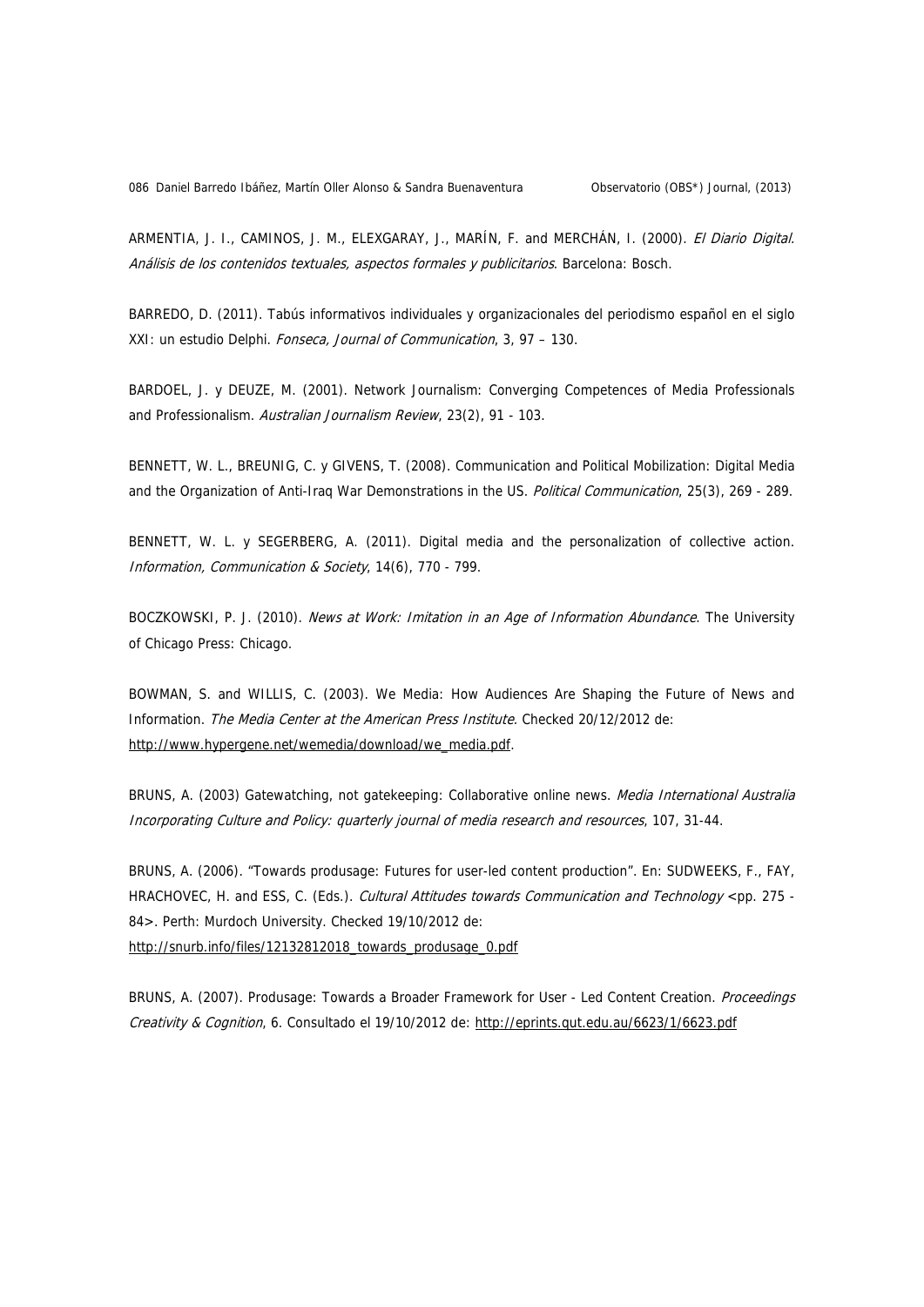BRUNS, A. (2008). "The Active Audience: Transforming Journalism from Gatekeeping to Gatewatching". In: PATERSON, C. and DOMINGO, D. (Eds.). Making Online News: The Ethnography of New Media Production <171 - 184>. New York: Peter Lang.

CARRERA, P. (2011). Los medios digitales de comunicación. Variaciones sobre la conversación y la Red. TELOS: Cuadernos de Comunicación e Innovación, 88. Checked 27/10/2012 de: [http://sociedadinformacion.fundacion.telefonica.com/DYC/TELOS/REVISTA/Perspectivas\\_88TELOS\\_PERSPE](http://sociedadinformacion.fundacion.telefonica.com/DYC/TELOS/REVISTA/Perspectivas_88TELOS_PERSPECT_2/seccion=1236&idioma=es_ES&id=2011072912200001&activo=7.do) [CT\\_2/seccion=1236&idioma=es\\_ES&id=2011072912200001&activo=7.do](http://sociedadinformacion.fundacion.telefonica.com/DYC/TELOS/REVISTA/Perspectivas_88TELOS_PERSPECT_2/seccion=1236&idioma=es_ES&id=2011072912200001&activo=7.do).

CASALS, M. J. (2006). La enseñanza del periodismo y las nuevas tecnologías de la información y de la comunicación. Estudios sobre el Mensaje Periodístico, 12, 59 – 70.

CASERO RIPOLLÉS, A. (2008). Modelos de relación entre periodistas y políticos: La perspectiva de la negociación constante. Estudios sobre el Mensaje Periodístico, 14, 111-128.

CASSIDY, W. P. (2007). Online News Credibility: An Examination of the Perceptions of Newspaper Journalists. Journal of Computer - Mediated Communication, 12, 478 - 498.

CASTELLS, M. (2008). The New Public Sphere: Global Civil Society, Communication Networks, and Global Governance. The ANNALS of the American Academy of Political and Social Science, 616, pp. 78 - 93.

CHOMSKY, N. and HERMAN, E. S. (2009). Los guardianes de la libertad. Barcelona: Crítica.

COSTA LIMA DA ROCHA, H. (2008). Habermas e a Teoría do Jornalismo: A Manipulaçao Ideológica no Jornalismo como Distorção Sistemática da Comunicação. *Estudos em Comunicação*, 4, 41 – 57.

DAHLGREN, P. (1996). Media logic in cyberspace: Repositioning journalism and its publics. Javnost / The Public, 3(3), 59–72.

DE PABLOS, J. M. y MATEOS, C. (2004). Estrategias informativas para acceder a un periodismo de calidad, en prensa y TV. Patologías y tabla de 'medicación' para recuperar la calidad en la prensa. Ambitos, 11 - 12, 341 - 365.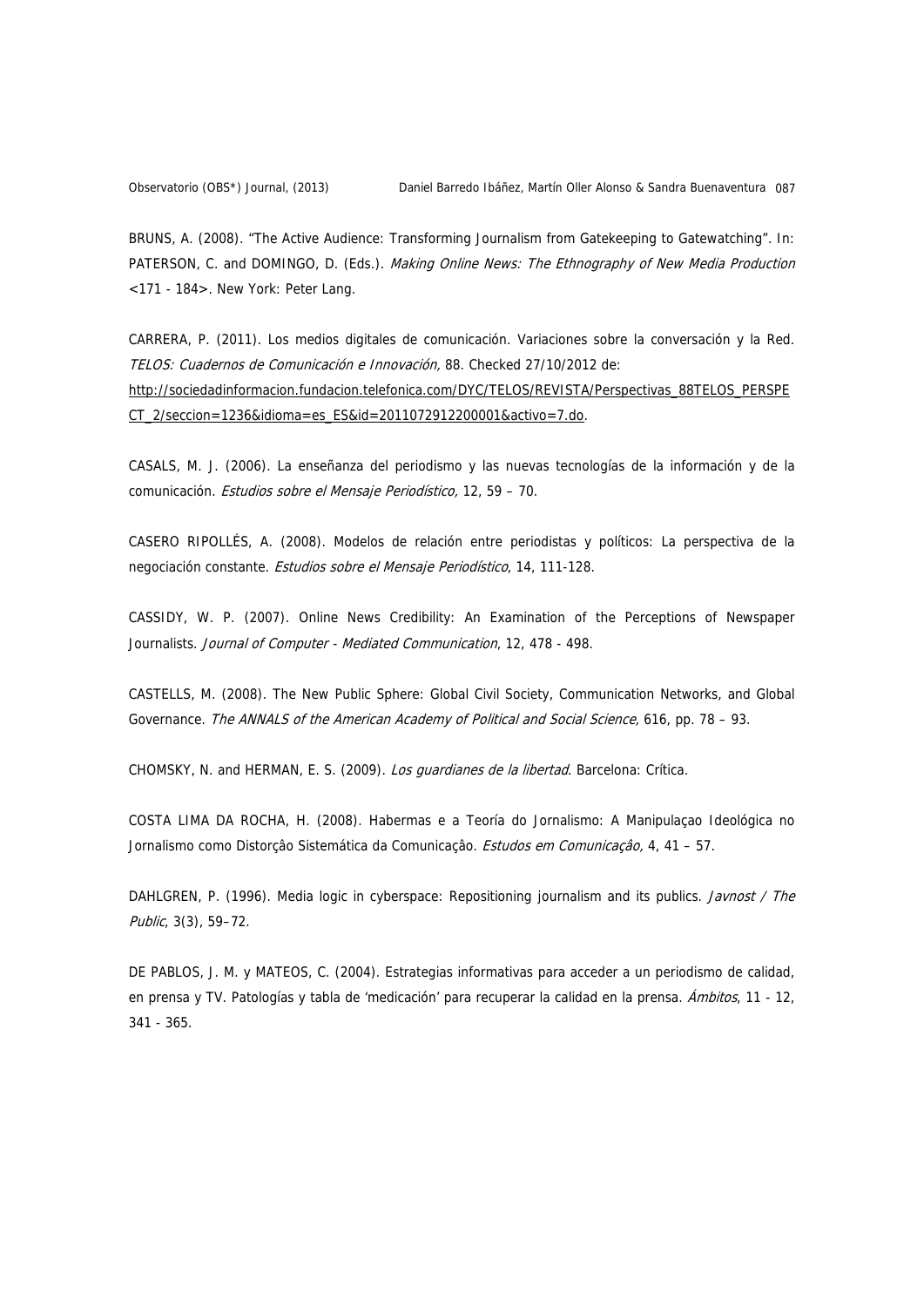088 Daniel Barredo Ibáñez, Martín Oller Alonso & Sandra Buenaventura Observatorio (OBS\*) Journal, (2013)

DEUZE, M. (2001). Online journalism: Modelling the first generation of news media on the World Wide Web. First Monday 6(10). Checked 19/10/2012 de:

http://www.firstmonday.org/htbin/cgiwrap/bin/ojs/index.php/fm/article/view/893/802.

DEUZE, M. (2005). What is journalism? Professional identity and ideology of journalists reconsidered. Journalism, 6(4), 442 - 464.

DEUZE, M. (2007). Journalism in liquid modern times. Journalism Studies, 8(4), 671 - 679.

DEUZE, M. y YESHUA, D. (2001). Online Journalists Face New Ethical Dilemmas: Lessons From The Netherlands. Journal of Mass Media Ethics: Exploring Questions of Media Morality, 16(4), 273 - 292.

DÍAZ NOSTY, B. (2011). El libro negro del periodismo en España. Madrid: Asociación de la Prensa de Madrid.

FLANAGIN, A. J. and METZGER, M. J. (2000). Perceptions of Internet Information Credibility. Journalism & Mass Communication Quarterly, 77(3), 515 - 540.

FRANKENBERG, L. (2007). Hacia una *ciudadanía mediática* en la era de la información. *Global Media* Journal México, 4 (8), pp. 13-38.

GARCÍA GALINDO, J. A. (2009). La Sociedad de la Información (SI). Su historia a través de TELOS. Telos: Cuadernos de comunicación e innovación, 81. Checked 18/11/2012 de: [http://sociedadinformacion.fundacion.telefonica.com/url-direct/pdf](http://sociedadinformacion.fundacion.telefonica.com/url-direct/pdf-generator?tipoContenido=articuloTelos&idContenido=2009110312470001&idioma=es)[generator?tipoContenido=articuloTelos&idContenido=2009110312470001&idioma=es](http://sociedadinformacion.fundacion.telefonica.com/url-direct/pdf-generator?tipoContenido=articuloTelos&idContenido=2009110312470001&idioma=es)

GARCÍA GALINDO, J. A. (2010). La opinión pública en la Sociedad de la Información: un fenómeno social en permanente cambio. Brocar: Cuadernos de investigación histórica, 34, 273 - 288.

INFOTENDENCIAS GROUP (2012). "Media Convergence". In: SIAPERA, E. and VEGLIS, A. (Eds.). The Handbook of Global Online Journalism <pp. 21 - 38>. Oxford: Wiley - Blackwell.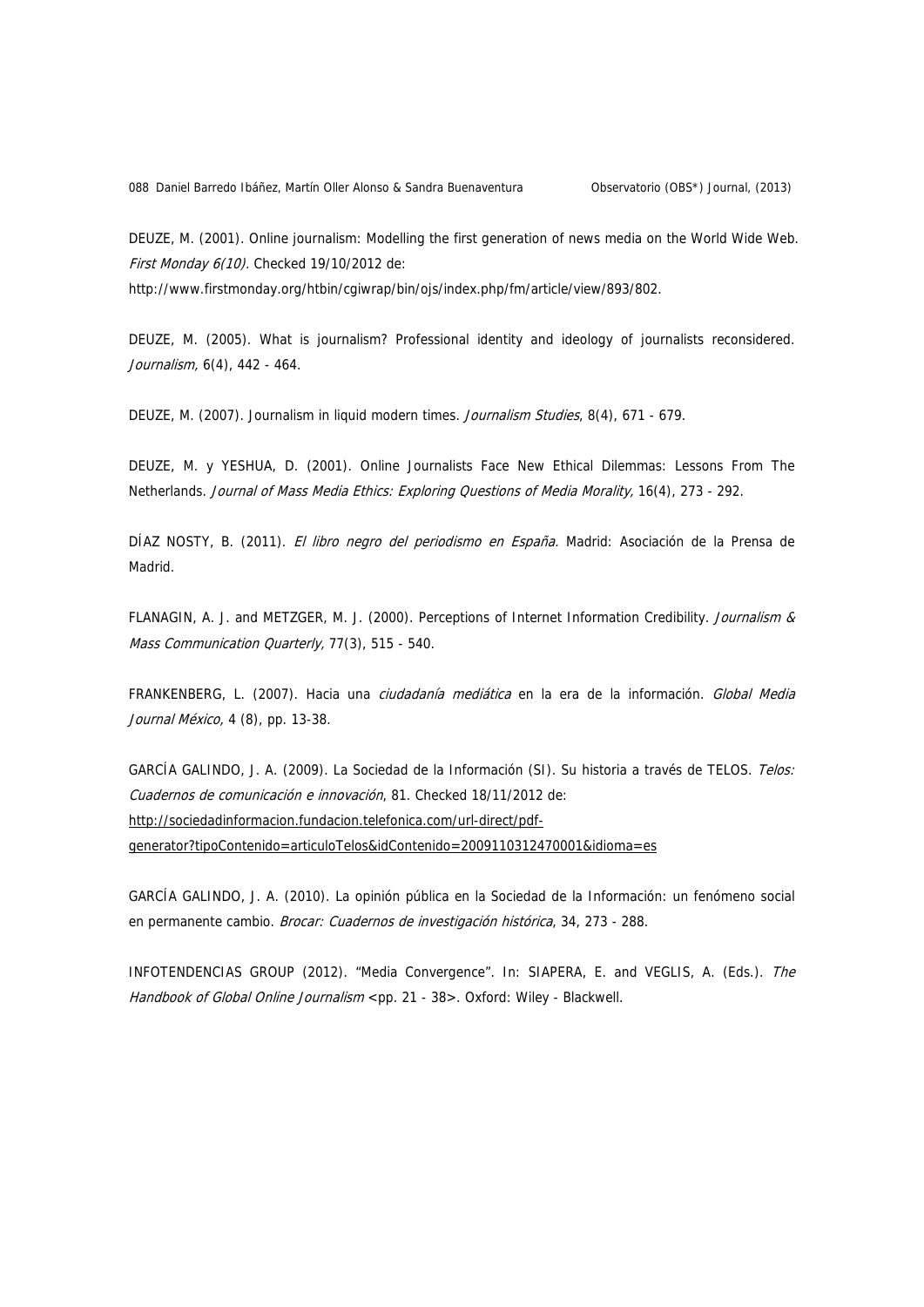KIOUSIS, S. (2001). Public Trust or Mistrust? Perceptions of Media Credibility in the Information Age. Mass Communication and Society, 4(4), 381 - 403.

MASIP, P. (2011). Comentarios de las noticias: la pesadilla de los cibermedios. Anuario ThinkEPI, 5, 106 -111. Consultado el 27/1/2012 de: [http://www.thinkepi.net/comentarios-de-las-noticias-la-pesadilla-de-los](http://www.thinkepi.net/comentarios-de-las-noticias-la-pesadilla-de-los-cibermedios)[cibermedios](http://www.thinkepi.net/comentarios-de-las-noticias-la-pesadilla-de-los-cibermedios).

MASIP, P., RUIZ, C. and MICÓ, J. LL. (2012). Propuesta metodológica para el análisis de la calidad de la participación de la audiencia en el periodismo 2.0. III Congreso Internacional Asociación Española de Investigación de la Comunicación, Tarragona, 18 - 20 de enero. Checked 27/10/2012 de: [http://www.aeic2012tarragona.org/comunicacions\\_cd/ok/30.pdf](http://www.aeic2012tarragona.org/comunicacions_cd/ok/30.pdf).

MICÓ, J. L., CANAVILHAS, J., MASIP, P. and RUIZ, C. (2008). La ética en el ejercicio del periodismo: Credibilidad y autorregulación en la era del periodismo en Internet. Estudos em Comunicação, 4, 15-39.

MUKAMEL, R., EKSTROM, A.D., KAPLAN, J., IACONONI, M. and FRIED, I. (2010). Single-neuron responses in humans during execution and observation of actions. Current Biology, 20, 750–756.

NOZATO, Y. (2002). Credibility of online newspapers. Paper presented at the anual convention of the Association from Education in Journalism and Mass Communication, Miami Beach (9 August). Checked 04/11/2012 de: [http://citeseerx.ist.psu.edu/viewdoc/download?doi=10.1.1.105.6673&rep=rep1&type=pdf.](http://citeseerx.ist.psu.edu/viewdoc/download?doi=10.1.1.105.6673&rep=rep1&type=pdf)

O'SULLIVAN, J. (2005). Delivering Ireland. Journalism's Search for a Role Online. Gazette: The International Journal for Communication Studies, 67(1), 45 - 68.

O'SULLIVAN, J. (2012). "Challenging Values: The "Good" Journalist Online". In: SIAPERA, E. and VEGLIS, A. (Eds.). The Handbook of Global Online Journalism <pp. 39 - 58>. Oxford: Wiley - Blackwell.

OLLER, M. and BARREDO, D. (2012). La Sociedad de los Ideantes: Repensando los conceptos de opinión y esfera pública y las teorías democráticas relacionadas con el fenómeno comunicativo ciudadano. Tenerife: Cuadernos Artesanos de la Latina.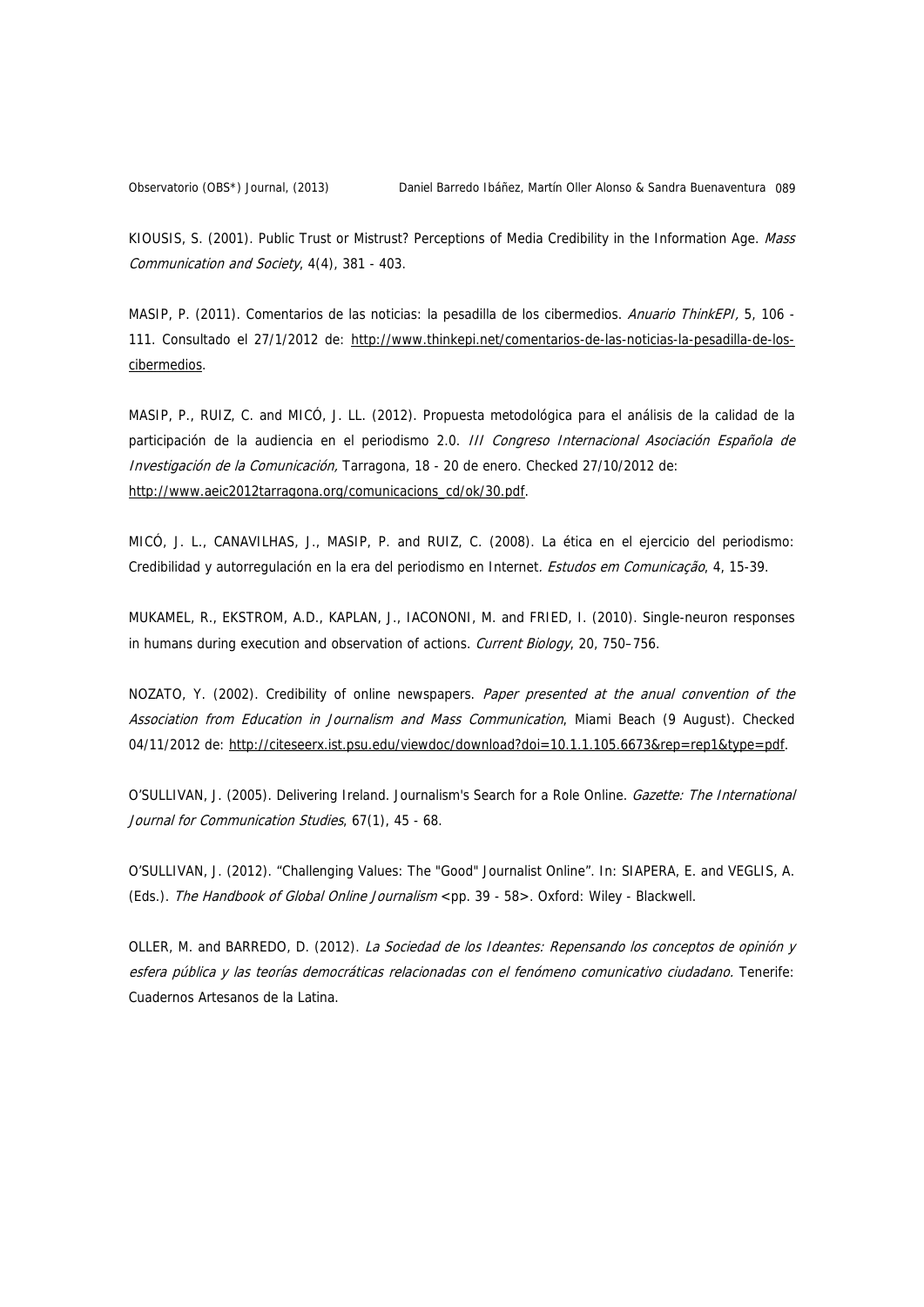090 Daniel Barredo Ibáñez, Martín Oller Alonso & Sandra Buenaventura Observatorio (OBS\*) Journal, (2013)

ORTEGA, F. (2003). La política y el periodismo en el nuevo espacio público. Revista Mexicana de Ciencias Políticas y Sociales, 187 (enero-abril), 51-97.

PAJNIK, M. and DOWNING, J. D. H. (2008). "Introduction: the challenges of "Nano-Media"". In: PAJNIK, M. and DOWNING, J. D. H. (Eds.). Alternative Media and the Politics of Resistance. Perspectives and Challenges <pp. 7- 16>. Peace Institute: Ljubjana.

RITZER, G. and JURGENSON, N. (2010). Production, Consumption, Prosumption. The nature of capitalism in the age of the digital 'prosumer'. Journal of Consumer Culture, 10, 13 - 36.

RIZZOLATTI, G., GALLESE, V., FADIGA, L. and FOGASSI, L. (1996). Action recognition in the premotor cortex. Brain. A Journal of Neurology, 119, 593-609. Checked 04/05/2010: [http://brain.oxfordjournals.org/content/119/2/593.full.pdf+html.](http://brain.oxfordjournals.org/content/119/2/593.full.pdf+html)

RODRÍGUEZ - VIRGILI, J., LÓPEZ - ESCOBAR, E. y TOLSÁ, A. (2011). La percepción pública de los políticos, los partidos y la política, y uso de medios de comunicación. Comunicación y Sociedad, XXIV(2), 7 - 39.

RUIZ, C., DOMINGO, D., MICÓ, J. LL., DÍAZ NOCI, J., MESO, K. and MASIP, P. (2011). Public Sphere 2.0? The Democratic Qualities of Citizen Debates in Online Newspapers. The International Journal of Press/Politics, 16(4), 463 - 487.

SCHUDSON, M. and ANDERSON, C. (2009). "Objectivity, Professionalism, and Truth Seeking in Journalism". In: WAHL - JORGENSEN, K. and HANITZSCH, T. (Eds.). The Handbook of Journalism Studies <pp. 88 – 101>. Routledge: New York.

SINGER, J. B. and ASHMAN, I. (2009). "Comment is Free, but Facts are Sacred": User - generated Content and Ethical Constructs at the Guardian. Journal of Mass Media Ethics: Exploring Questions of Media Morality, 24(1), 3 - 21.

TIMOTEO ÁLVAREZ, J. (2005). Gestión del poder diluido. La construcción de la sociedad mediática (1989 - 2004). Madrid: Pearson Educación.